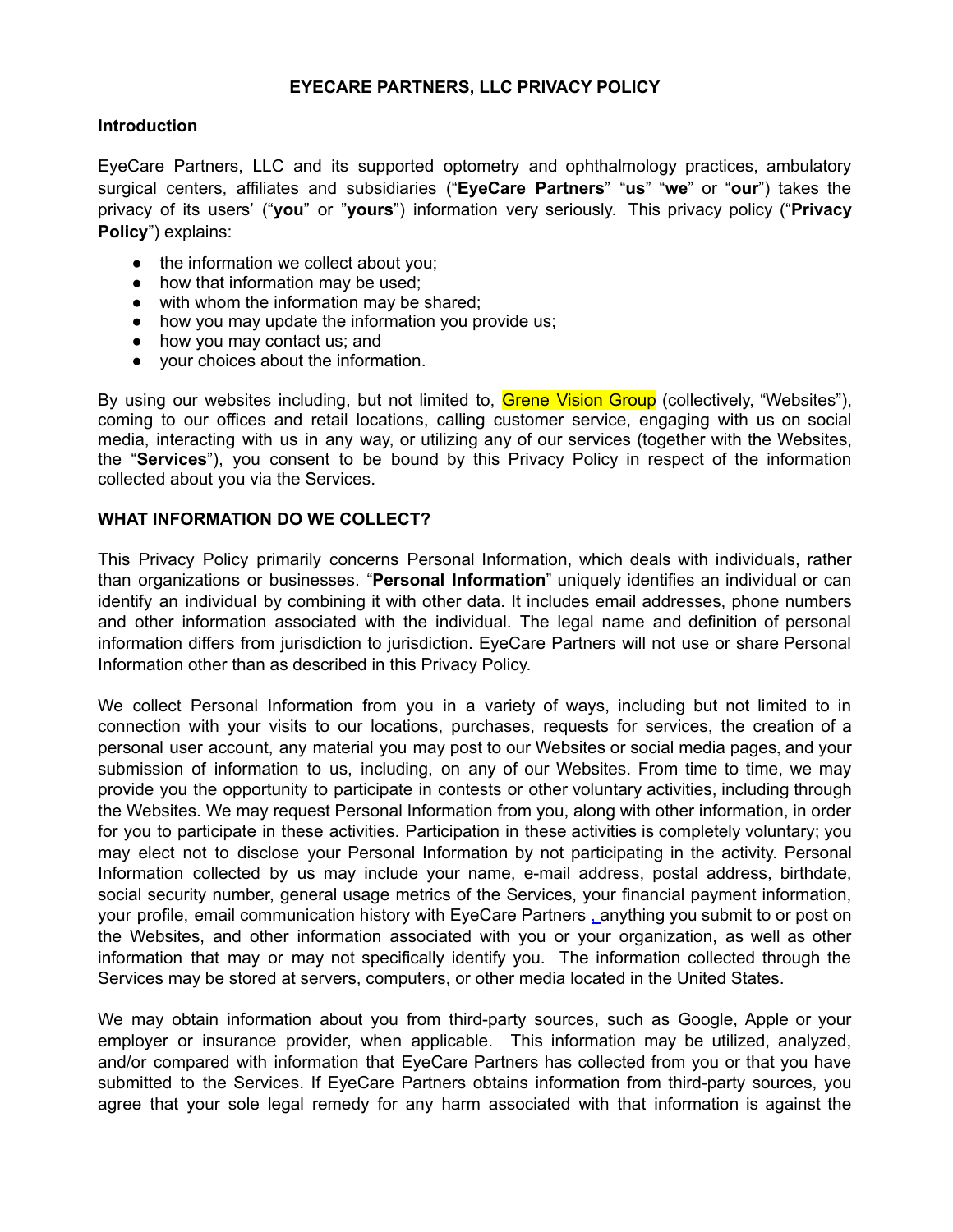third-party that provided the information to us, and that you will not assert any cause of action, claim or demand against us other than requesting we delete any erroneous information.

For the avoidance of doubt, EyeCare Partners shall be entitled to collect anonymous and/or aggregated data across its various products and services provided that no individual natural person can be identified from such data ("**Aggregate Data**"). The Aggregate Data will be used for various purposes, including without limitation to analyze behavior, trends, and website interaction, and to improve, and enhance our services and for other development, creation of new features, diagnostic and corrective purposes in connection with our services. EyeCare Partners shall own all right, title and interest in and to the Aggregate Data and this is not considered personal data.

# **INFORMATION COLLECTION TECHNOLOGY**

For each visitor to our Websites, we may use various technologies, including "cookies" to automatically gather certain information pursuant to your use of the Websites, from your electronic device about your activities using the Websites. We may collect and store non-personally identifying information through cookies, and third-parties to profile user activity and preferences. Technical and specification information about your device and settings may be collected when you use the Website. This information includes internet protocol (IP) addresses, browser type, internet service provider (ISP), referring/exit pages, operating system, date/time stamp, the content of previously accepted "cookies" from us, and clickstream data. We collect and store this information on an individual basis and in combined form. We also collect both user-specific and aggregate information on what pages visitors access or visit.

A cookie is data stored on your device that tracks non-personal information about you. When using the Websites, we may assign your device one or more cookies that enable us to improve the quality of the Websites and to personalize your experience. Cookies allow us to automatically collect information about your activity on the Websites, such as the content you access while using the Websites, the links you click, and other activity you conduct while using the Websites. You may choose to modify your device setting to disable cookies or limit their use. If you choose to disable or limit cookies, or otherwise limit your device permissions to the Websites, you may experience diminished performance from the Websites and/or may be prevented from using some or all features of the Websites. Our cookies generally fall into one of four categories: Essential, Functional, Analytics and Target.

Our Services may contain web beacons (also known as "clear gifs") or similar technologies that gather non-personally identifiable information about your use of our Services. Such technology may also be contained in e-mail messages or newsletters from us that allow us to determine whether messages have been accessed. The purpose of our use of this technology is so that we may analyze the effectiveness of our marketing efforts and the quality of our Services.

# **PERMISSIONS**

The following section only applies if you use one of our mobile software applications (the "**Software**"). The Software requires certain permissions on your mobile device in order to work as intended. You can either allow or deny the Software access to the permissions. In some cases it is necessary for you to grant the Software permissions to take full advantage of features or functionality of the Software. If you disallow some or all permissions, the Software may not function properly. Some of the permissions needed may include access to your device's: camera; calendar; location; phone; sensor; SMS; and storage. Additional permissions may be requested as new features are added in the future.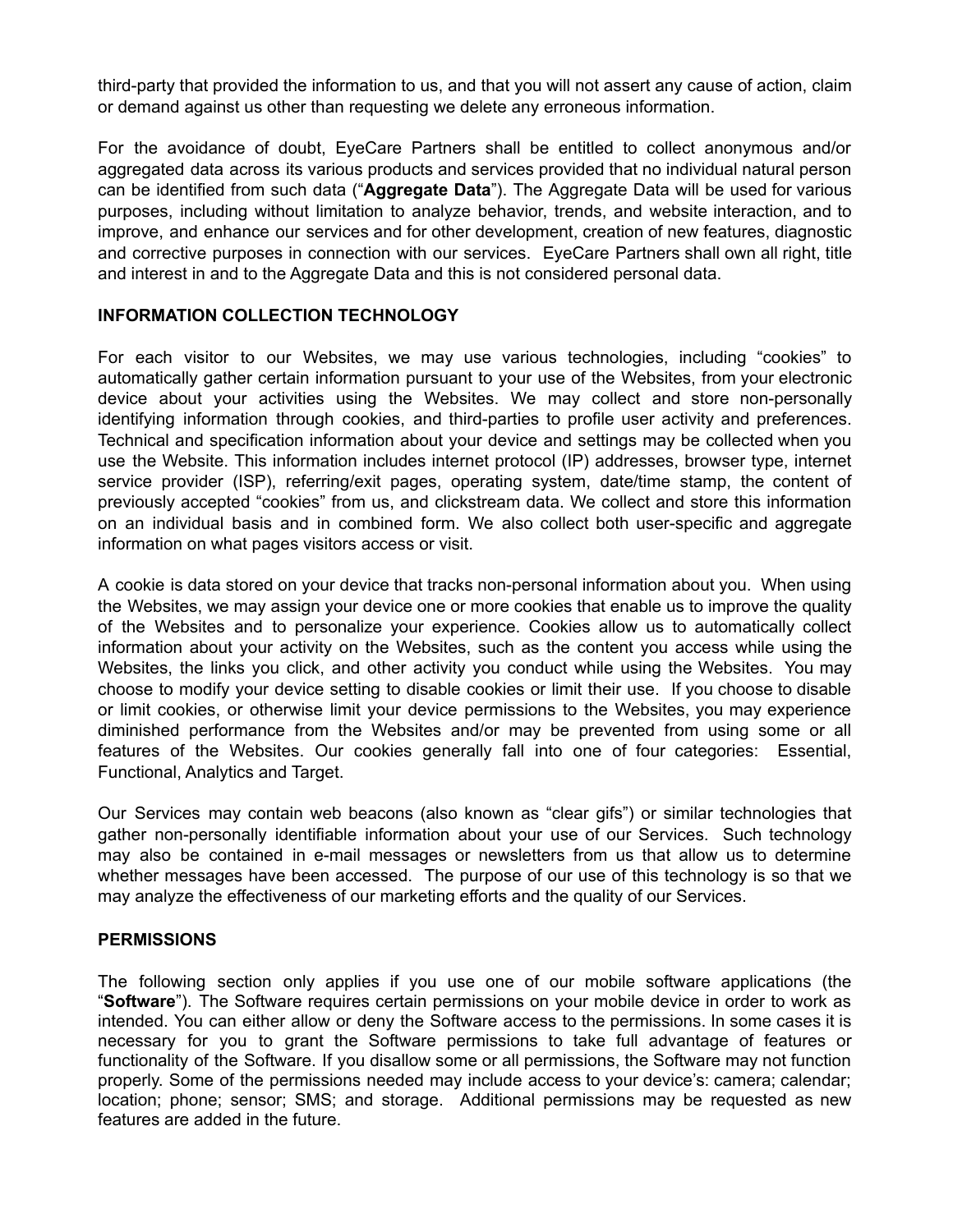# **HOW DO WE USE THIS INFORMATION?**

We may use and share your information for any legally permissible purpose. We may match, use, and share any of the information we collect from you to any personally identifiable information we obtain through third-parties. The ways we may use or share information that we collect about you include:

- providing you with use of the Websites and Services;
- providing you with products or services, whether from EyeCare Partners, or any related organizations, entities, or affiliates;
- providing you with customized content and services;
- providing technical or customer support;
- performing research and analysis to gauge the use of the Websites and Services;
- communicating with you by e-mail, postal mail, telephone, text message, and/or mobile devices about products or services that may be of interest to you from EyeCare Partners, any affiliates, sponsors or other third-parties;
- enforcing, this Privacy Policy, other EyeCare Partners posted policies, enforce EyeCare Partners agreements, or otherwise manage its business;
- to administer the working relationship with you/your employer;
- where we have another legitimate interest in doing so;
- in connection with any possible sale merger or restructuring of all or any part of our business or assets; and
- performing functions as otherwise described to you at the time of collection.

In order to perform certain services on your behalf, we may publish certain information that you provide. You agree that any testimonial feedback, stories, posts, interactions or other comments provided by you to EyeCare Partners through any form of communication including but not limited to through the Websites, becomes the sole and exclusive property of EyeCare Partners and that such information may be used for any legally permissible purpose, including, but not limited to marketing and advertising our Services.

You acknowledge and agree that, unless otherwise prohibited by law, EyeCare Partners may use and disclose your personal and non-personal information to public or private third-parties: (i) for inspection by law enforcement officials (including in the case of potential criminal activity); (ii) to respond to cease and desist letters, arbitration proceedings, legal actions and suits, criminal and civil subpoenas, any court orders; (iii) to enforce or apply the terms of this Privacy Policy or any other agreement between us; and (iv) to protect our, our users, and others' rights, property, or safety whether during or after the term of your use of our Services.

Except as otherwise provided in this Privacy Policy, we do not rent or sell any personal information we collect to any third parties.

Unless otherwise provided in this Privacy Policy, we shall not disclose Personal Information you submit to us except (i) with affiliates, licensees, subsidiaries and successors, (ii) when we have your permission, or (iii) as necessary to:

- To our affiliates as permitted by law;
- To third parties who provide information technology services such as website hosting, computer systems maintenance, or data security and privacy services;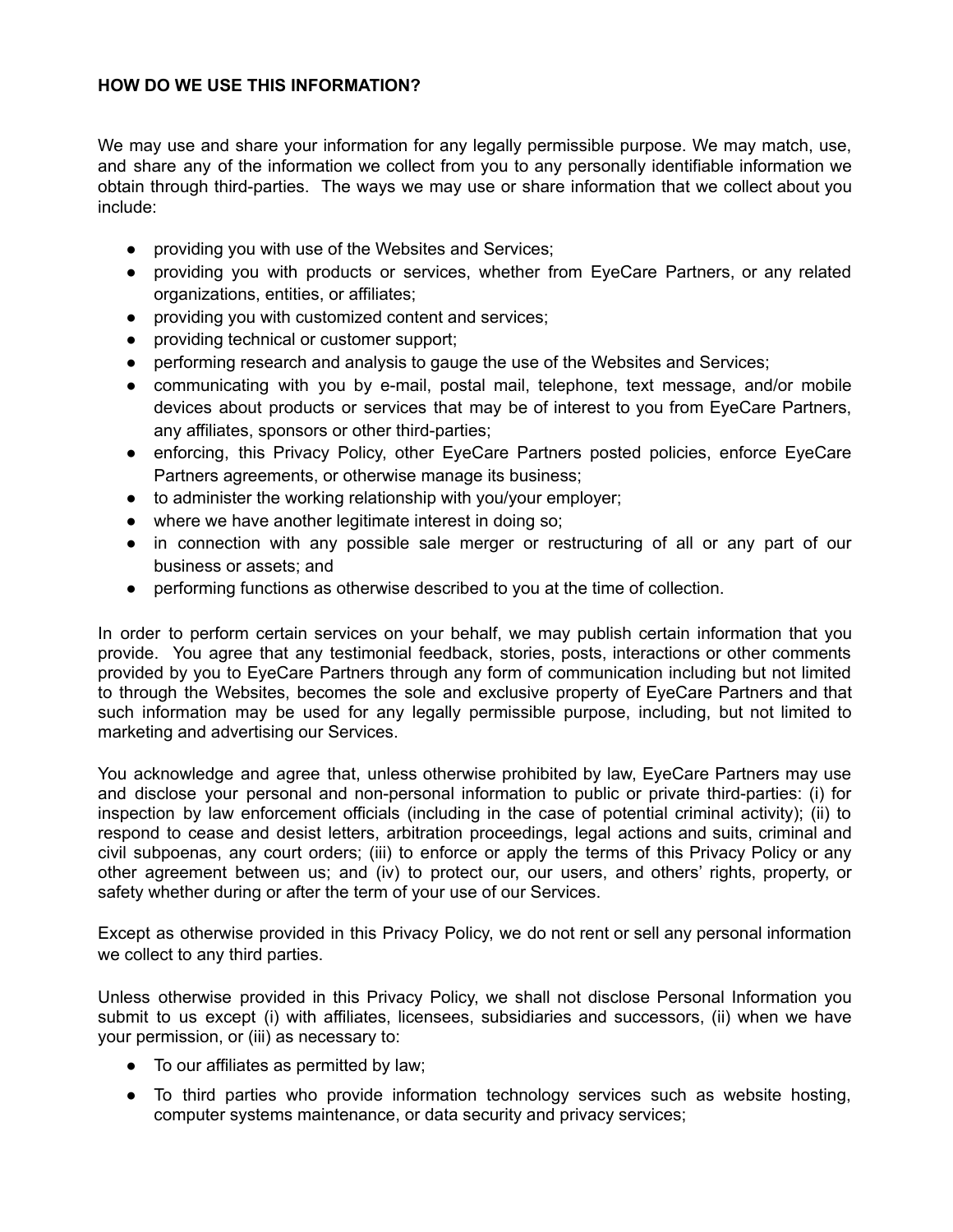- To our partners, vendors or others who help us operate the Services or assess your interest or satisfaction with the Services, our organization, or our products, provided they have contractually agreed to adhere to this Privacy Policy; or
- To comply with our legal obligations, enforce this Privacy Policy, any other EyeCare Partners agreements, or otherwise to protect the rights, property or safety of our users and business partners.

In addition, we may share aggregate and sell, non-individual information, incapable of identifying a particular person, with third parties for any lawful purposes.

# **COLLECTION AND USE OF HEALTH INFORMATION**

We are required by applicable law to maintain the privacy of your health information. Please see our **Notice of Privacy Practices** for information on our privacy practices, our legal duties, and your rights concerning your health information. Any health information we collect from you on this site will be handled in accordance with the terms of our Notice of Privacy Practices.

### **CALIFORNIA RESIDENTS**

We will not share any personal information about you with other companies if prohibited by applicable California law or to the extent your prior consent to share is required by applicable California law.

If you are a California resident, you may have certain rights with respect to your Personal Information including the following rights:

- 1) the right to know, by way of our Privacy Policy and any specific inquiries you direct to us, where personal information we have about you comes from, what we use that information for, whether it is being disclosed or sole, and to whom it is being disclosed or sold;
- 2) the right to "opt-out" of EyeCare Partners' sale of your personal information to any third parties;
- 3) the right, with some exceptions, to have your personal information deleted from EyeCare Partners' possession or control; and
- 4) the right to receive equal service and pricing from EyeCare Partners even if you exercise any of your privacy rights.

To make such a request, or if you have any questions or concerns about your California privacy rights, our Privacy Policy or our use of your personal information, please contact us at as provided below.

### **OPT OUT PROCEDURES**

You may contact EyeCare Partners to review, update and correct your Personal Information.

If you do not wish to receive promotional emails or other marketing communications from us, please let us know by using the opt-out response device that can be found at the bottom of every email we deliver or by contacting us as provided below. At places on our Websites where you give us your personal information, you may opt out of receiving those communications. Although you can opt not to receive promotional messages, we reserve the right to send you informational email messages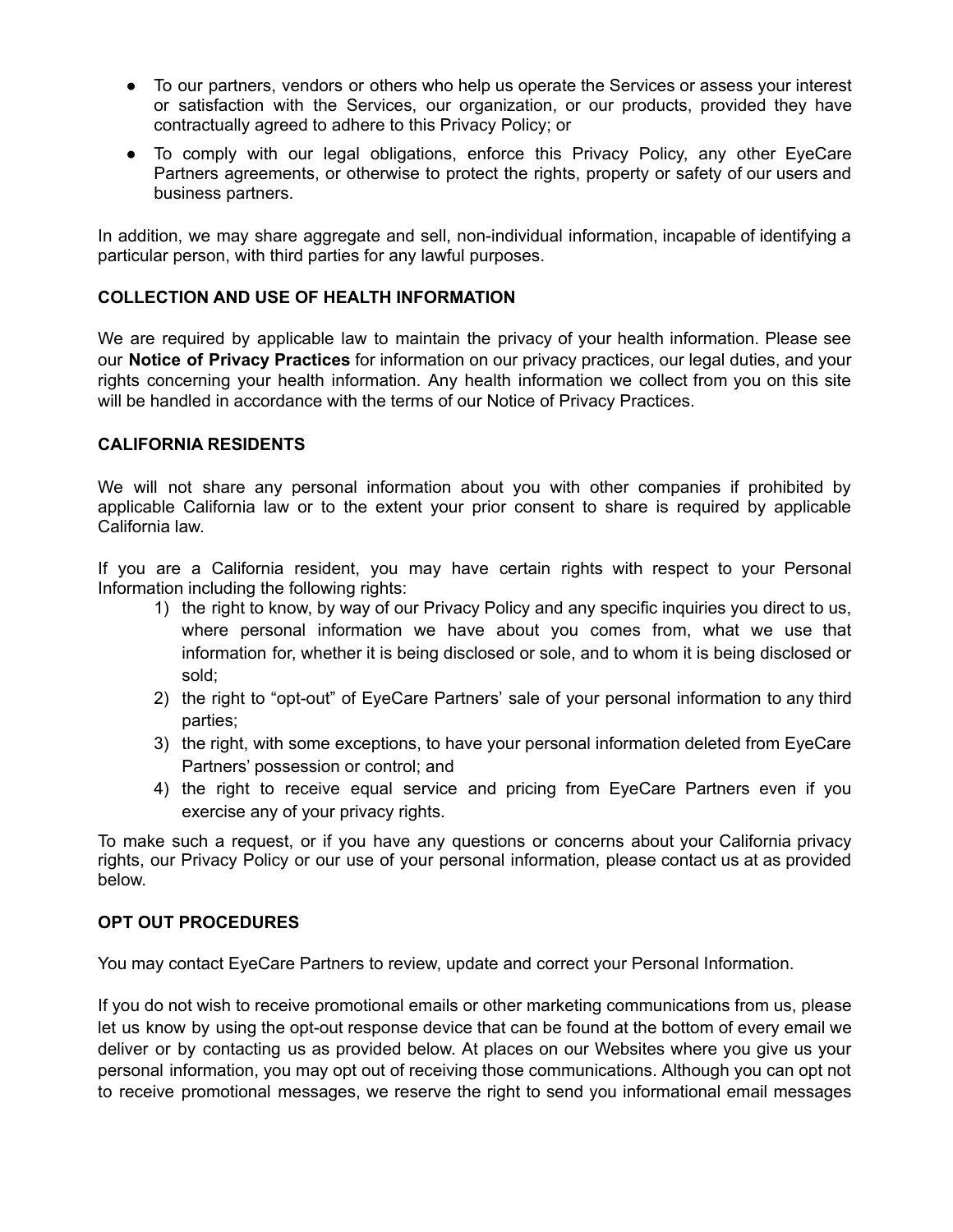about any user account you establish on our Websites, or notices regarding the Websites, as permitted.

To help us process your request, please include sufficient information for us to identify you in our records. We may need to verify your identity before providing you with Personal Information or updating it in our system.

#### **INFORMATION SECURITY**

We follow generally accepted industry standards to protect the personal information submitted to us, and to protect against loss, misuse or alteration of your information. When you provide personally-identifying information, we encrypt transmissions involving such information using secure protocols.

Please note, that while we use commercially-reasonable methods to protect your personal information, we cannot guarantee its absolute security. Therefore, although we take reasonable steps to secure your information, we cannot and do not promise or warrant that your information will always remain secure.

#### **EXTERNAL LINKS AND THIRD PARTY PRIVACY PRACTICES**

EyeCare Partners cannot guarantee or verify the contents of any externally linked website. You should therefore note you click on external links at your own risk and EyeCare Partners cannot be held liable for any damages or implications caused by visiting any external links. This Privacy Policy does not cover any third party's use or handling of your information once it is shared. Instead, the privacy policy of the third-party will govern. We encourage you to visit the websites of those third-parties and fully read and understand their privacy policies. Some of these entities will have different privacy terms than we do and their servers may be located outside the United States.

The Services may link to other websites, including but not limited to health care provider pages, or through advertisements. We disclaim any and all responsibility for the privacy practices of third-parties that may have links to or from our Services. We encourage you to review the privacy policies and privacy statements of every website that you visit that collects personally identifiable information.

### **CONTACT US**

Contact EyeCare Partners at privacy@eye-carepartners.com, by calling 1-833-428-2695 or by writing to us at:

Privacy Officer EyeCare Partners 15933 Clayton Road, Suite 210 Ballwin, Missouri 63011

On any email or postal letter you send, please include "Privacy" in the subject line.

### **CHANGES TO THIS POLICY**